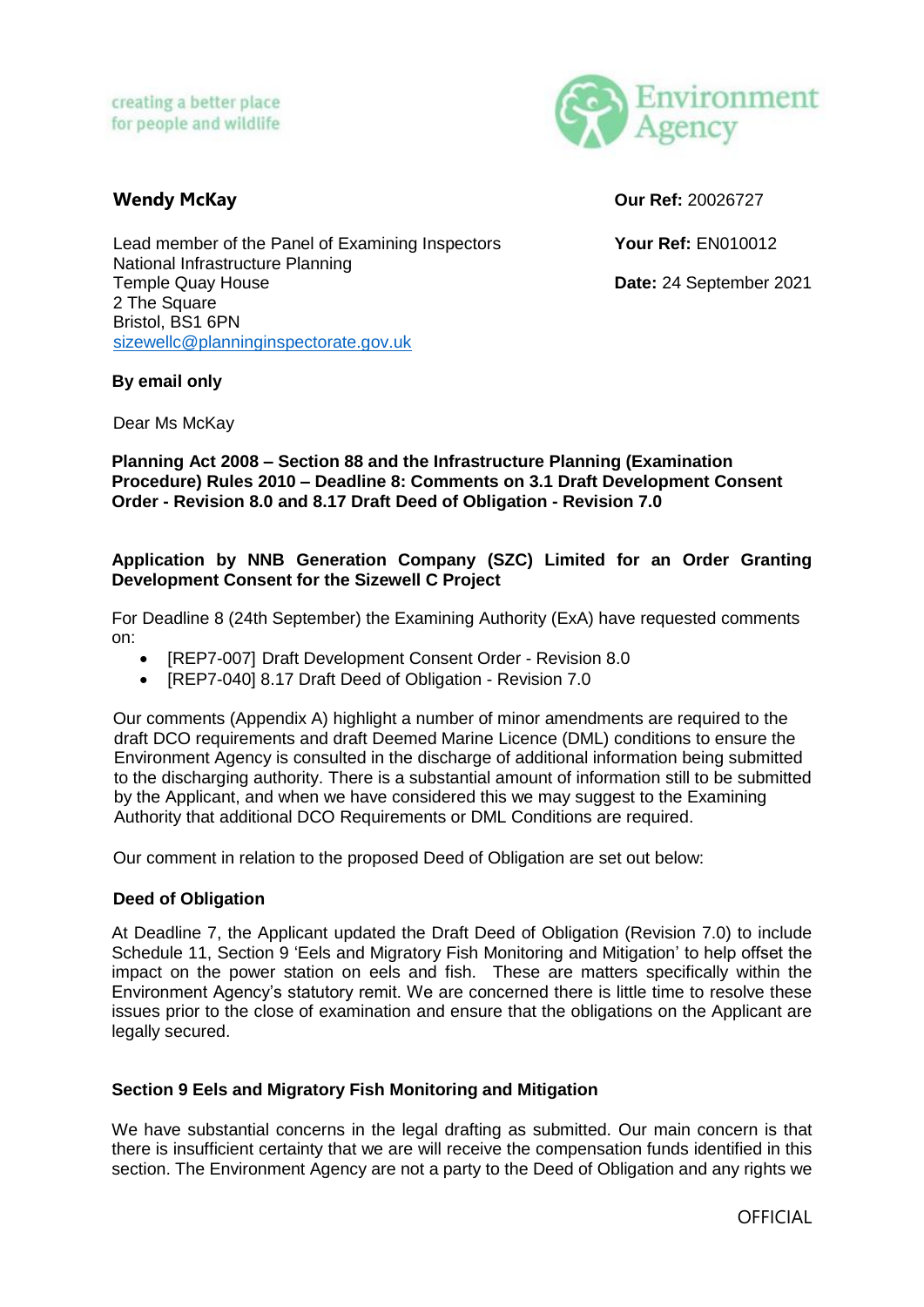have to receive the funds is limited to the existence of a deed of covenant. As the Deed of Obligation is currently drafted, entering into a deed of covenant is subject to the 'reasonable endeavours' of East Suffolk Council and/ or Suffolk County Council, which is in itself also subject to a caveat of "unless otherwise agreed by the relevant Council and SZC Co." (see Clause 15 of the draft Deed of Obligation).

"Reasonable endeavours" is not a strong obligation and does not provide the certainty that we require with regard to the delivery of the necessary compensation. Whilst there is considerable caselaw around what reasonable endeavours actually means, it can allow for a balancing act to be struck between complying with the obligation and the obliger's own interests. The only justification for a reasonable endeavours clause that we can see is if there is disagreement on the terms of the deed of covenant. This potential disagreement on the terms can be avoided by our instead agreeing terms - before the end of the examination period - that provide for direct payment, to the Environment Agency, of the funds necessary to deliver the necessary compensation.

We are also concerned by the further caveat "unless otherwise agreed by the relevant Council and SZC". We do not see any justification for such a caveat to be included, as this should be a simple case of transferring the funds to secure the compensation, to the Environment Agency, with relatively uncontentious terms attached to it.

We consider the Environment Agency should either be included as a party to the Deed of Obligation itself, with terms included within that to cover financial contribution to the Environment Agency, or that we should instead agree, and enter into a separate legal agreement with the applicant, prior to the end of the examination period.

## **Section 9 – Non-migratory fish contingency fund**

We note that currently there is no drafting provided for the 'non-migratory fish contingency fund'. We consider that this section should provide details of:

- proposed fish monitoring,
- how it will be determined that mitigation is required,
- the likely mitigation required,
- the sum of funds proposed,
- how funds will be administered, and
- justification as to why the amount of funds proposed is adequate.

#### **Marine Technical Forum**

The Marine Technical Forum (MTF) terms of reference were included in the Deed of Obligation (Revision 6) [REP5-082] submitted at Deadline 5. These terms of reference were agreed between the MTF members in 2015 and were considered fit for purpose at the time.

The current Draft Deed of Obligation - Revision 7.0 [REP7-040] has now removed the MTF terms of reference. We consider a terms of reference needs to be included in the Deed of Obligation and that the 2015 MTF terms of reference is not currently fit for purpose.

There are a number of issues to resolve. In particular, we consider that the terms of reference clearly identify the members, what the quorum will be, and whether there are voting rights and/or casting votes.

There is currently no process to mediate or resolve disputes within the MTF. This is particularly important as currently: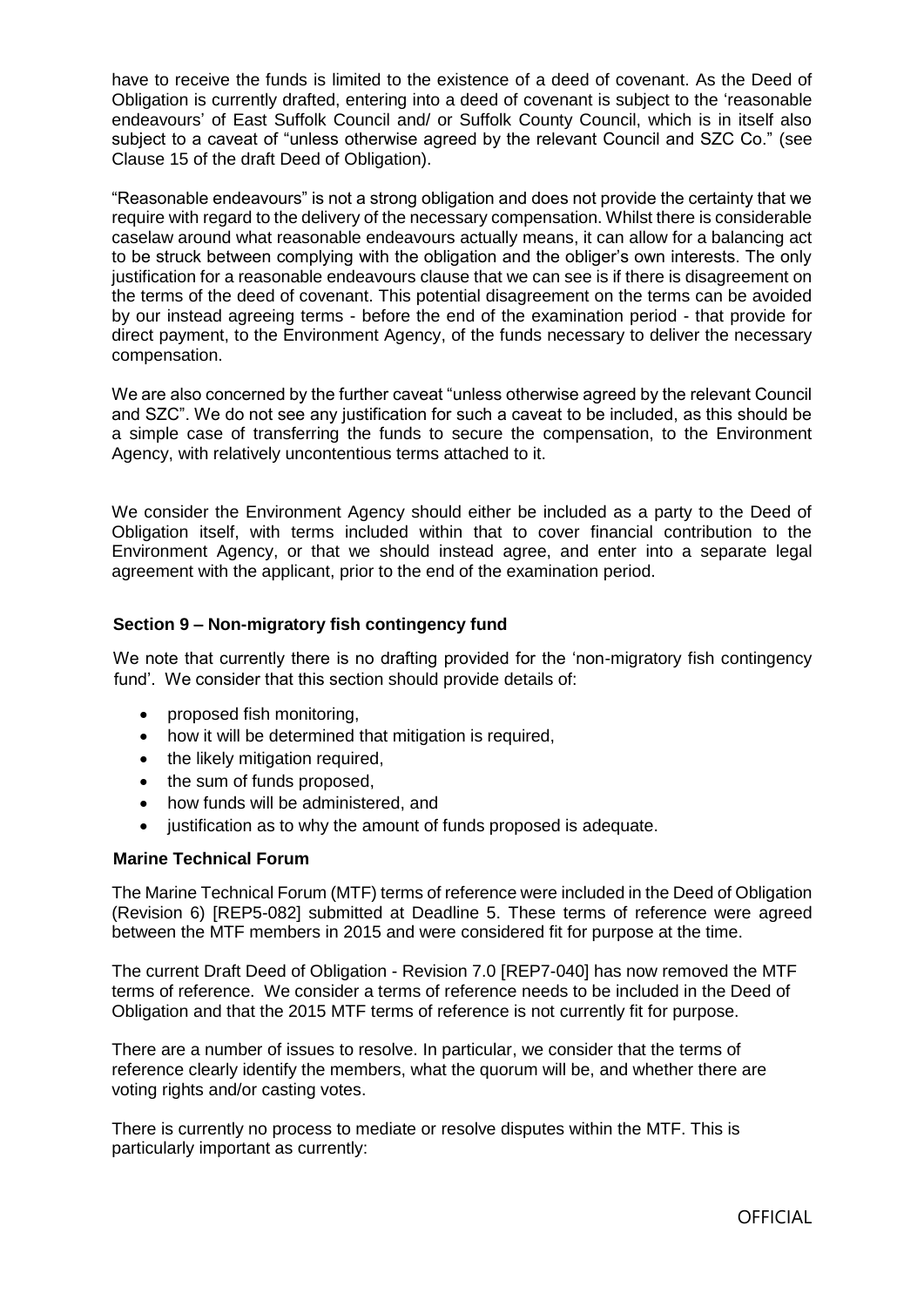- there is no agreement to the estimated numbers of fish and other biota predicted to be impinged at SZC, or
- the degree of mitigation offered by the proposed SZC intake design,
- or agreement on the significance of those losses

We have highlighted these concerns in our Deadline 8 response on the following report [REP7-077] Deadline 7 Submission - 9.89 Draft Fish Monitoring Plan - Revision 1.0.

We will endeavour to work with the applicant to try and resolve these issues before the close of examination. We would aim to update the Examining Authority on progress regarding the Deed of Obligation at Deadline 9 if that would be helpful.

Yours sincerely

Simon Barlow Project Manager Sizewell C Nuclear New Build Environment Agency

**OFFICIAL**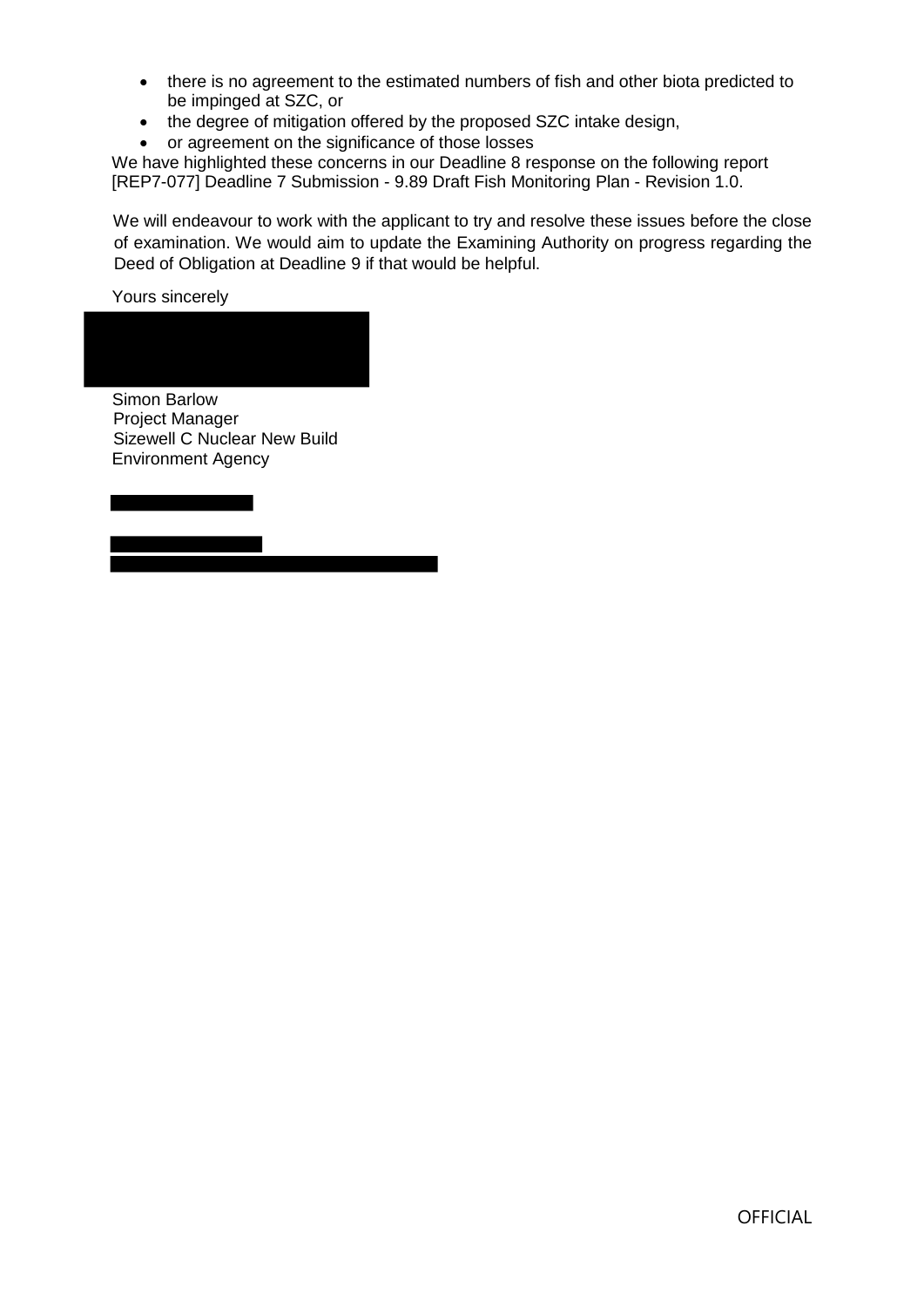# **Appendix A: Environment Agency comments on Draft Development Consent Order**

| <b>Section</b>                                 | <b>Wording</b>                                                                                                                                                                                                                                                                                                                                              | <b>Comments</b>                                                                                                                                                             |  |  |  |
|------------------------------------------------|-------------------------------------------------------------------------------------------------------------------------------------------------------------------------------------------------------------------------------------------------------------------------------------------------------------------------------------------------------------|-----------------------------------------------------------------------------------------------------------------------------------------------------------------------------|--|--|--|
|                                                | <b>Schedule 2, Article 3 - Requirements</b>                                                                                                                                                                                                                                                                                                                 |                                                                                                                                                                             |  |  |  |
| Requirement 12C,                               | <b>Main development site: SSSI Crossing</b>                                                                                                                                                                                                                                                                                                                 |                                                                                                                                                                             |  |  |  |
| Main development site:<br><b>SSSI Crossing</b> | (1) Construction works within the SSSI must not commence until details<br>of working methods within the SSSI land have been submitted to and<br>approved by East Suffolk Council, following consultation with the<br>Environment Agency and Natural England. The temporary SSSI Crossing<br>must be built in general accordance with the following details: | The potential environmental impacts,<br>including Water Framework Directive<br>concerns, relate to both the construction<br>and permanent elements of the SSSI<br>Crossing. |  |  |  |
|                                                | (a) Main Development Site SSSI Crossing (SZC Construction) (July<br>2021) (Drawing Ref: SZC-SZ0100-XX-000-DRW-100207);                                                                                                                                                                                                                                      | We welcome that the Environment<br>Agency is now proposed as a consultee<br>in discharging (1) Construction works, as                                                       |  |  |  |
|                                                | (b) Main Development Site SSSI Crossing (Bailey Bridge Stage) (July<br>2021) (Drawing Ref: SZC-SZ0100-XX-000-DRW-100209).                                                                                                                                                                                                                                   | well as for (2) permanent elements.                                                                                                                                         |  |  |  |
|                                                | (2) Construction of the permanent element of Work No. 1A(I) (SSSI<br>Crossing) must not commence until details of the layout, scale and<br>external appearance have been submitted to and approved by East<br>Suffolk Council, following consultation with the Environment Agency and<br>Natural England. The details must:                                 |                                                                                                                                                                             |  |  |  |
|                                                | (a) be in general accordance with the Main Development Site SSSI<br>Crossing (SZC Operational) (July 2021) (Drawing Ref: SZC-SZ0100-XX-<br>000-DRW-100205);                                                                                                                                                                                                 |                                                                                                                                                                             |  |  |  |
|                                                | (b) include layout and scale which has:                                                                                                                                                                                                                                                                                                                     |                                                                                                                                                                             |  |  |  |
|                                                | (i) a crest no lower than $8.6m$ (AOD);                                                                                                                                                                                                                                                                                                                     |                                                                                                                                                                             |  |  |  |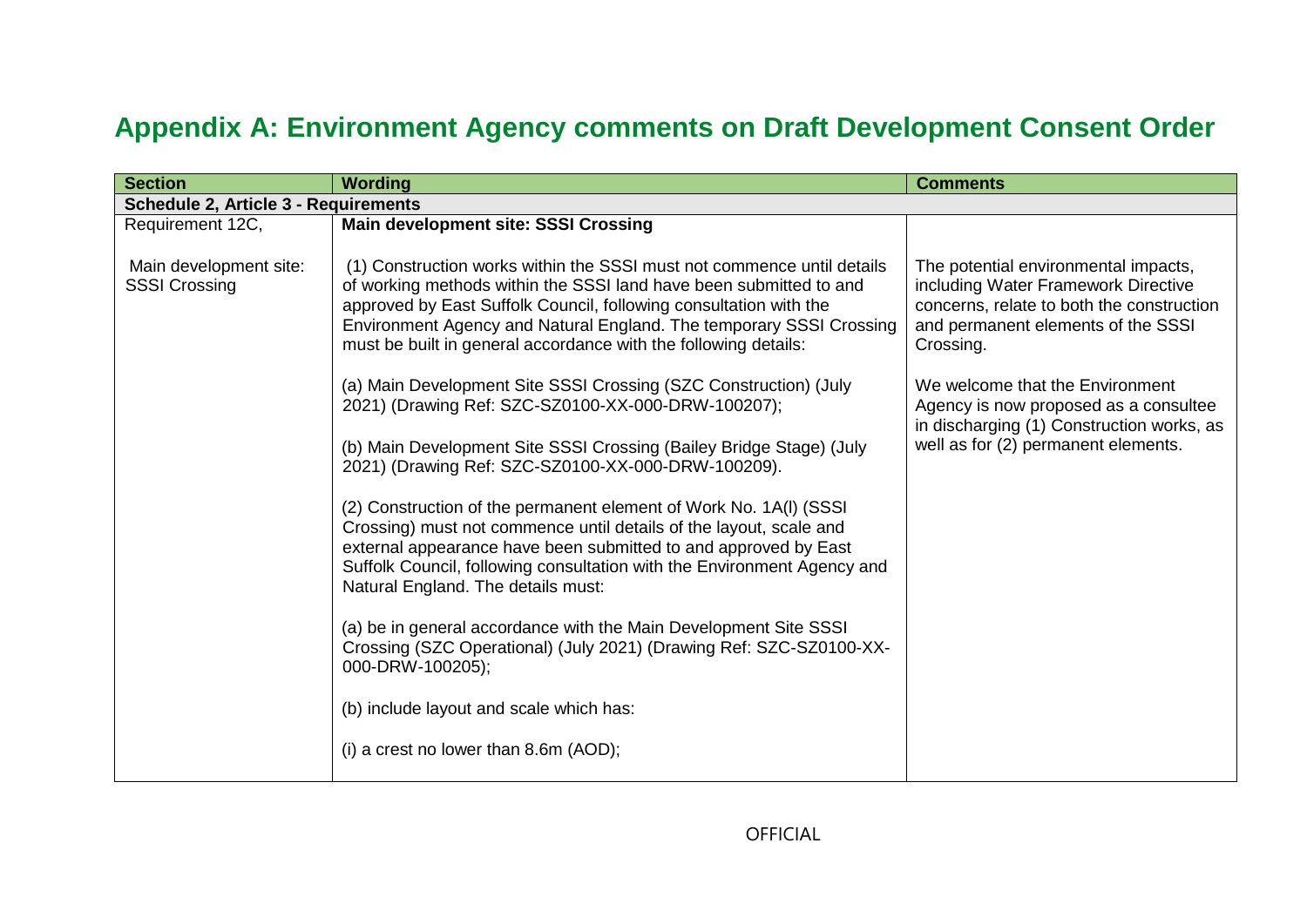|                                                                    | (ii) a soffit no lower than 6.8m (AOD) at its intersection with the Leiston<br>Drain; and<br>(iii) a span no wider than 15m.<br>(c) include a flood risk monitoring and adaptive defence plan that sets out<br>the periodic monitoring proposals for the SSSI Crossing and the trigger<br>point for when the crest height of the SSSI Crossing would need to be<br>increased to 10.5m (AOD).<br>(d) a timetable for the works, including a timetable for the return of<br>temporary SSSI land.<br>(3) Work No. 1A(I) (SSSI Crossing) must be carried out in accordance                                                                                                                                                                                                          |                                                                                                                                                                                                                                                                                       |
|--------------------------------------------------------------------|---------------------------------------------------------------------------------------------------------------------------------------------------------------------------------------------------------------------------------------------------------------------------------------------------------------------------------------------------------------------------------------------------------------------------------------------------------------------------------------------------------------------------------------------------------------------------------------------------------------------------------------------------------------------------------------------------------------------------------------------------------------------------------|---------------------------------------------------------------------------------------------------------------------------------------------------------------------------------------------------------------------------------------------------------------------------------------|
| Requirement 22A,<br>Associated<br>developments:<br>Landscape works | with the approved details.<br>Associated developments: Highway landscape works<br>(1) Work No. 11 and Work No. 12 must not be commenced until details of<br>the landscape works for that work have been submitted to and approved<br>by East Suffolk Council in consultation with the Environment Agency.<br>(2) The details referred to in paragraph (1) must be in accordance with<br>the Approved Plans (Schedule 7), unless otherwise agreed by East<br>Suffolk Council.<br>(3) Landscape works must be carried out in accordance with the<br>approved details.<br>(4) Landscape works in relation to Work No. 11 must be managed in<br>accordance with the Two Village Bypass Landscape and Ecology<br>Management Plan, unless otherwise agreed with East Suffolk Council. | This requirement secures key<br>environmental mitigation and monitoring<br>measures.<br>We welcome that the Environment<br>Agency is now proposed as a consultee<br>for any future revision of Sizewell Link<br>Road or Two Village Bypass Landscape<br>and Ecology management plans. |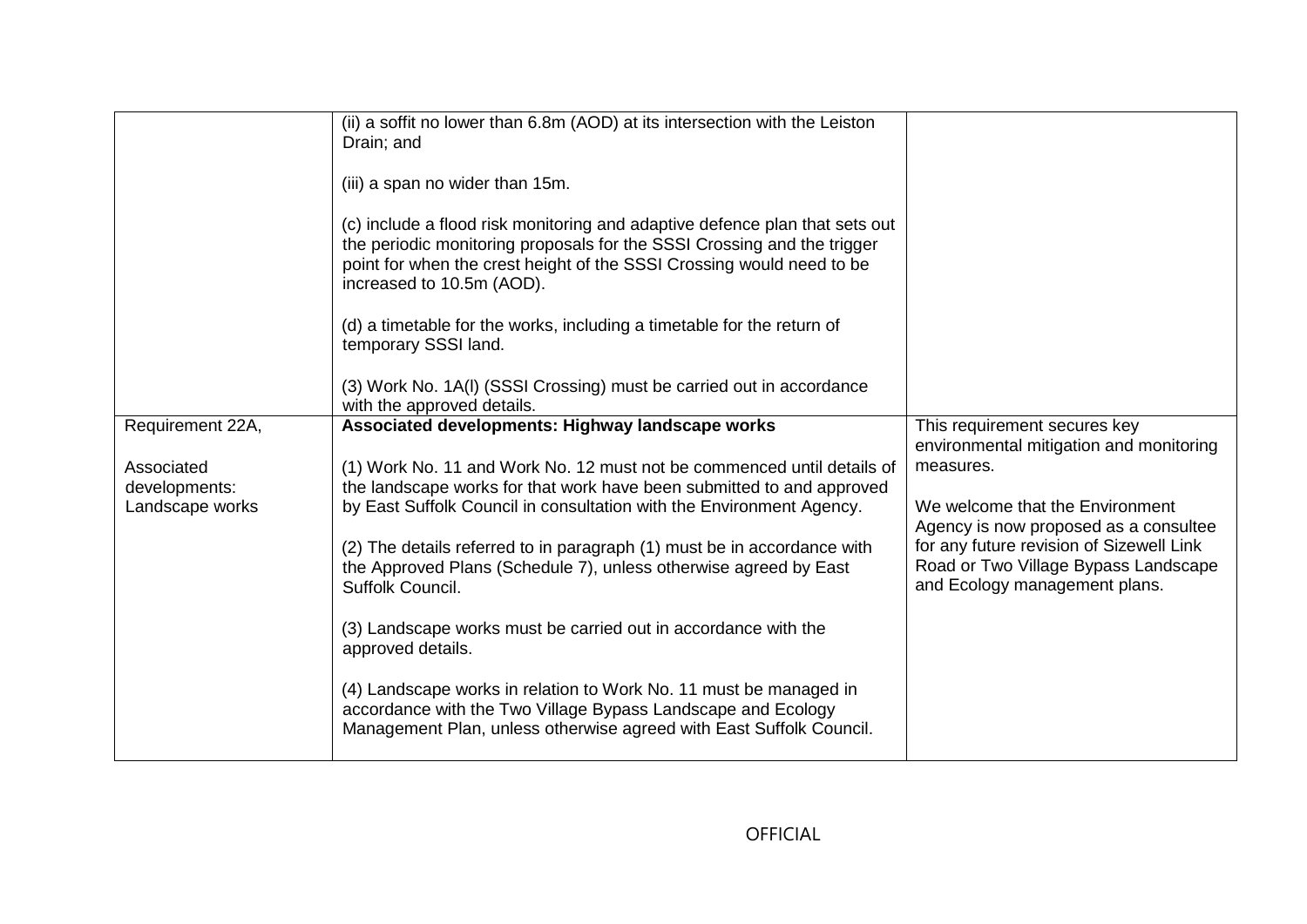|                           | (5) Landscape works in relation to Work No. 12 must be managed in                                                                              |                                         |  |  |  |
|---------------------------|------------------------------------------------------------------------------------------------------------------------------------------------|-----------------------------------------|--|--|--|
|                           | accordance with the Sizewell Link Road Landscape and Ecology                                                                                   |                                         |  |  |  |
|                           | Management Plan unless otherwise agreed with East Suffolk Council.                                                                             |                                         |  |  |  |
|                           | Schedule 20 - Deemed Marine Licence under Part 4 (Marine Licensing) of the Marine and Coastal Access Act 2009                                  |                                         |  |  |  |
| Condition 40: Beach       | <b>Beach Landing Facilities</b>                                                                                                                | The proposed condition links to the     |  |  |  |
| <b>Landing Facilities</b> | 40.—(1) Work No. 1A(m) and Work No. 1A(bb) shall not commence until                                                                            | Coastal Change Management Plan. On      |  |  |  |
|                           | the following activity details have, after consultation by the undertaker                                                                      | this basis, we request the condition is |  |  |  |
|                           | with ESC, been approved by the MMO. The details must include-                                                                                  | amended to include the Environment      |  |  |  |
|                           | (a) start and end dates for the installation                                                                                                   | Agency as consultee of the detailed     |  |  |  |
|                           | (b) installation methodology and detailed method statement,                                                                                    | information.                            |  |  |  |
|                           | (c) any proposed mitigation,                                                                                                                   |                                         |  |  |  |
|                           | (d) navigational lighting to be used on plant,                                                                                                 |                                         |  |  |  |
|                           | (e) vessels to be used; and<br>(f) links to the coastal processes monitoring and mitigation plan.                                              |                                         |  |  |  |
|                           | (2) Should impact piling be required, the impact piling must not                                                                               |                                         |  |  |  |
|                           | commence until:                                                                                                                                |                                         |  |  |  |
|                           | (a) the expected location, start and end dates of impact pile driving have                                                                     |                                         |  |  |  |
|                           | been submitted to the Marine Noise Registry and the MMO has been                                                                               |                                         |  |  |  |
|                           | notified;                                                                                                                                      |                                         |  |  |  |
|                           | (b) a Marine Mammal Mitigation Protocol in general accordance with the                                                                         |                                         |  |  |  |
|                           | Draft Marine Mammal Mitigation Protocol has been submitted to and                                                                              |                                         |  |  |  |
|                           | approved by the MMO; and                                                                                                                       |                                         |  |  |  |
|                           | (c) a Site Integrity Plan in general accordance with the Draft Site Integrity                                                                  |                                         |  |  |  |
|                           | Plan has been submitted to and approved by the MMO.                                                                                            |                                         |  |  |  |
|                           | (3) The undertaker must submit the exact locations and start and end                                                                           |                                         |  |  |  |
|                           | dates of impact pile driving to the Marine Noise Registry on every 6                                                                           |                                         |  |  |  |
|                           | month anniversary of the start of that impact pile driving as necessary                                                                        |                                         |  |  |  |
|                           | and in any event within 12 weeks of completion of the impact pile driving.                                                                     |                                         |  |  |  |
|                           | The undertaker must notify the MMO of these submissions.                                                                                       |                                         |  |  |  |
|                           | (4) The construction of Work No. 1A(m) and Work No. 1A(bb) shall be                                                                            |                                         |  |  |  |
|                           | carried out in accordance with the details approved by the MMO.                                                                                |                                         |  |  |  |
|                           | (5) Unless a shorter period is agreed with the MMO in writing, the                                                                             |                                         |  |  |  |
|                           | undertaker must use reasonable endeavours to submit the activity details<br>to the MMO at least 6 months prior to the proposed commencement of |                                         |  |  |  |
|                           | the relevant Work No.                                                                                                                          |                                         |  |  |  |
|                           |                                                                                                                                                |                                         |  |  |  |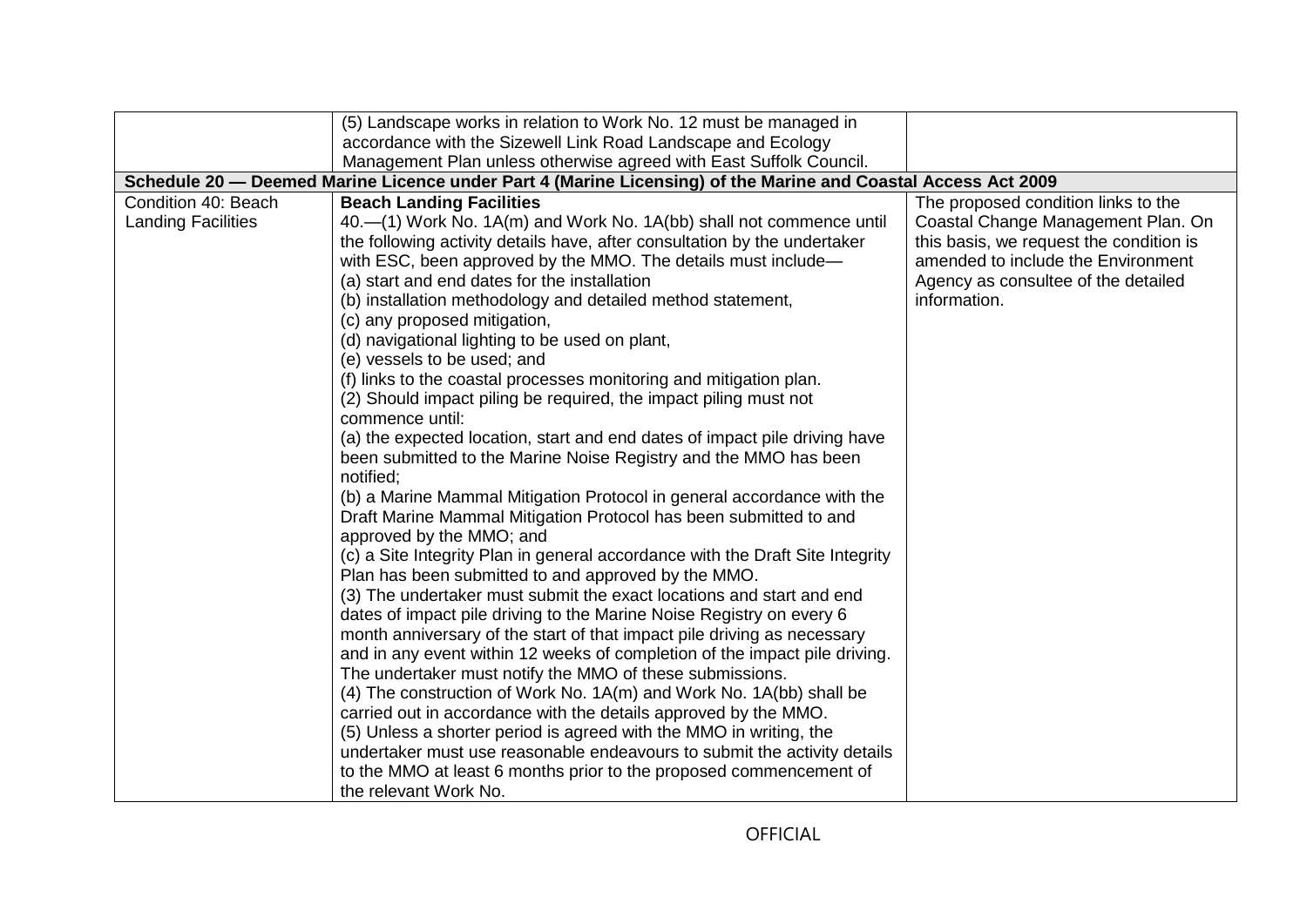|                                                      | (6) The determination date is 6 months from submission of the activity<br>details to the MMO.                                                                                                                                                                                                                                                                                                                                                                                                                                                                                                                                                                                                                                                                                                                                                                                                                                                                              |                                                                                                                                                                                                                                                                                                                                                                                                                                                                            |
|------------------------------------------------------|----------------------------------------------------------------------------------------------------------------------------------------------------------------------------------------------------------------------------------------------------------------------------------------------------------------------------------------------------------------------------------------------------------------------------------------------------------------------------------------------------------------------------------------------------------------------------------------------------------------------------------------------------------------------------------------------------------------------------------------------------------------------------------------------------------------------------------------------------------------------------------------------------------------------------------------------------------------------------|----------------------------------------------------------------------------------------------------------------------------------------------------------------------------------------------------------------------------------------------------------------------------------------------------------------------------------------------------------------------------------------------------------------------------------------------------------------------------|
|                                                      |                                                                                                                                                                                                                                                                                                                                                                                                                                                                                                                                                                                                                                                                                                                                                                                                                                                                                                                                                                            |                                                                                                                                                                                                                                                                                                                                                                                                                                                                            |
| Condition 41: Soft Coastal<br>Defence Feature (sCDF) | <b>Soft Coastal Defence Feature (sCDF)</b><br>41.—(1) Work No. 1A(n) shall not commence until the following activity<br>details have, after consultation by the undertaker with ESC, been<br>approved by the MMO. The details must include-<br>(a) start and end dates for the installation;<br>(b) installation methodology and detailed method statement;<br>(c) any proposed mitigation;<br>(d) vehicles and plant to be used;<br>(e) links to the coastal processes monitoring and mitigation plan.<br>(2) The construction of Work No. 1A(n) shall be carried out in accordance<br>with the details approved by the MMO<br>(3) Unless a shorter period is agreed with the MMO in writing, the<br>undertaker must use reasonable endeavours to submit the activity details<br>to the MMO at least 6 months prior to the proposed commencement of<br>Work No. 1(A)(n).<br>(4) The determination date is 6 months from submission of the activity<br>details to the MMO. | The proposed condition links to the<br>Coastal Change Management Plan. On<br>this basis, we request the condition is<br>amended to include the Environment<br>Agency as consultee of the detailed<br>information.                                                                                                                                                                                                                                                          |
| Condition 50 - Fish<br>Monitoring                    | S50.-(1) No water abstraction shall commence until a fish entrapment<br>and impingement monitoring plan has been submitted to and approved<br>by the MMO in consultation with Natural England and the Environment<br>Agency. The plan must be in general accordance with the Draft Fish<br>Entrapment and Impingement Monitoring Plan and must set out-<br>(a) the monitoring arrangements for assessing the efficacy of the intake<br>head and the fish recovery and return system during the commissioning<br>of Unit 1 and Unit 2;<br>(b) the undertaker's duty to consider future additional adaptive measures<br>arising from (a) that may be required during operation of Unit 1 and Unit<br>2;                                                                                                                                                                                                                                                                      | We consider that Condition 50 should be<br>amended to ensure the fish entrapment<br>and impingement monitoring plan be<br>implemented.<br>In addition, we consider that for clarity, in<br>Condition 50(2) and (3) reference should<br>be made to the plan in full, i.e. the 'fish<br>entrapment and impingement monitoring<br>plan'.<br>We have highlighted in our comments for<br>the Deed of Obligation that we consider<br>there is insufficient certainty that we are |